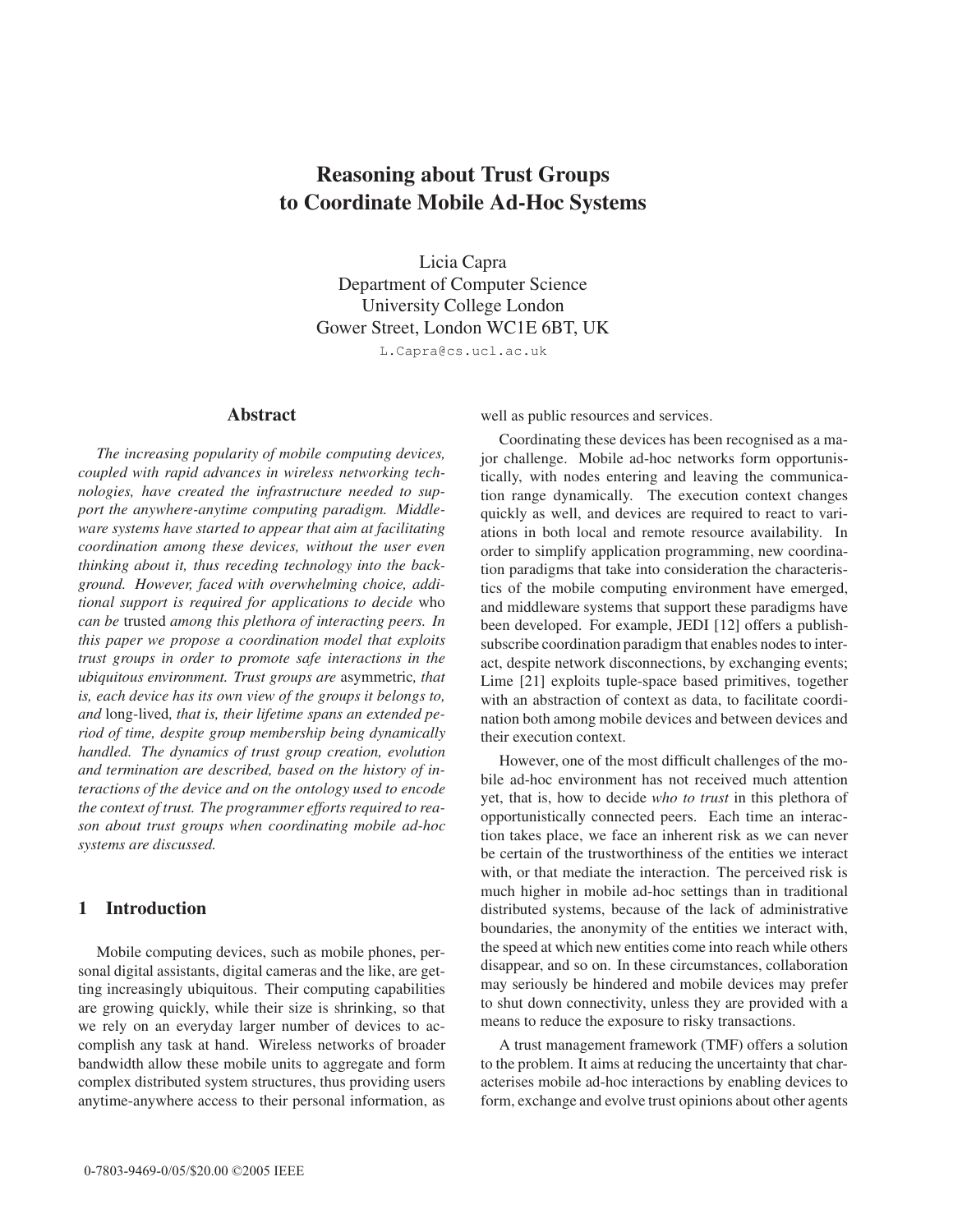in the system. Such a trust management model should not be artificially imposed on the user, but rather perceived as natural, thus making it ultimately invisible. In order to achieve this goal, trust dynamics in the human society have to be observed and captured into computer models. The following two aspects of human trust are of particular relevance:

- We reason as individuals Intuitively speaking, trust can be defined as the degree of belief about the behaviour of another entity, or agent, upon which we depend (for example, to have a service delivered). These beliefs are usually based on our direct experiences with the agent (i.e., our history of interactions), and on recommendations (i.e., advice) that other agents provide us. Individuality of reasoning implies that the same history of interactions and the same set of recommendations may lead different people to form different beliefs about the trustworthiness of the same agent, because their natural disposition to trust (i.e., the way they reason about past experiences and recommendations) may differ.
- We behave in groups The entities we most frequently interact with form fairly stable groups; for example, we often eat in the same restaurants, we buy books from the same booksellers, and so on. Also, before interacting with an agent for the first time, we seek the advice of entities we know and trust: our family, our friends, our colleagues at work, and, in general, fairly stable communities of recommenders that share our interests and opinions.

In order to support subjective reasoning, we have developed hTrust [9], a trust management model and framework that relieves the application programmer from tedious tasks, such as collecting and processing recommendations from other agents in the network, while exporting a simple interface that, given in input the pseudonym of an entity, returns a trust prediction of the entity's behaviour. To capture the natural disposition to trust of the user of the device, and thus support subjectivity of reasoning that is typical of human trust, users can customise a set of functions that hTrust internally uses to compute trust.

We argue that supporting subjective reasoning is not enough. The information each device has to manage to reason about trust can be massive; for example, when asking for recommendations about a particular agent, hundreds or thousands of replies may be returned to the device for processing. However, only a very small fraction of these recommendations are actually taken into consideration (those coming from our acquaintances, that is, our *trust groups*), as most of them will typically come from unknown, or untrustworthy, recommenders. We argue that, besides enabling subjective reasoning, trust group modeling must be supported, in order to achieve more efficient and effective processing of trust information, as well as to foster a more natural coordination paradigm.

In this paper, we present a novel coordination model for mobile ad-hoc networks that reasons about trust groups to decide who to interact with. In Section 2, we provide an overview of hTrust, pointing out its limitations as far as coordination of mobile ad-hoc systems is concerned<sup>1</sup>. Section 3 characterises the trust groups we are interested in (i.e., long-lived groups that are asymmetrically defined by each agent), and it formalises the dynamics of trust group creation, evolution and dissolution, based on an agent's history of interactions and on the ontology used to encode the context of trust. In Section 4 we discuss a coordination middleware that realises the trust group model previously defined. Section 5 compares our work with others in the field and, finally, Section 6 concludes the paper and examines future directions of research.

## **2 hTrust Overview**

hTrust promotes trust-aware collaborations in mobile adhoc networks by enabling each *trustor* agent a to collect and process trust information about a *trustee* agent b, so to form a trust opinion before interaction takes place. Sources of trust information are: *direct experiences* and *recommendations*.

Direct Experiences. The trustor's history of interactions with b is processed and kept locally in the form of a single *aggregated trust information* tuple:

$$
[a, b, l, s, k, t].
$$

The meaning of the tuple is as follows: agent  $a$  trusts agent  $b$ at level  $l \in [-1, 1]$  (−1 meaning total distrust, and 1 meaning blind trust) to carry out service s. For example, we may specify that Alice (a) trusts Bob's eBookshop (b) at level  $0.8$  $(l)$  to sell travel books  $(s)$ . Because in mobile ad-hoc settings agents can have only a partial knowledge of their surroundings, their trust opinions contain a level of uncertainty. In order to distinguish between 'don't trust' (i.e., trust-based decision) from 'don't know' (i.e., lack of evidence), we explicitly model the degree of knowledge  $k \in [0, 1]$  in the trust opinion expressed, with 0 meaning unknown, and 1 meaning perfect knowledge. The higher the number of direct experiences happened between the trustor and the trustee, the higher the degree of knowledge. The trustor's knowledge  $k$ decays with time; we thus associate, to each tuple, a timestamp  $t$  indicating at which time the knowledge  $k$  refers to. A service s of particular importance, provided by virtually

<sup>&</sup>lt;sup>1</sup>Although we describe trust group reasoning on top of the trust management model we have previously developed, the concepts illustrated in this paper can be applied to different TMFs.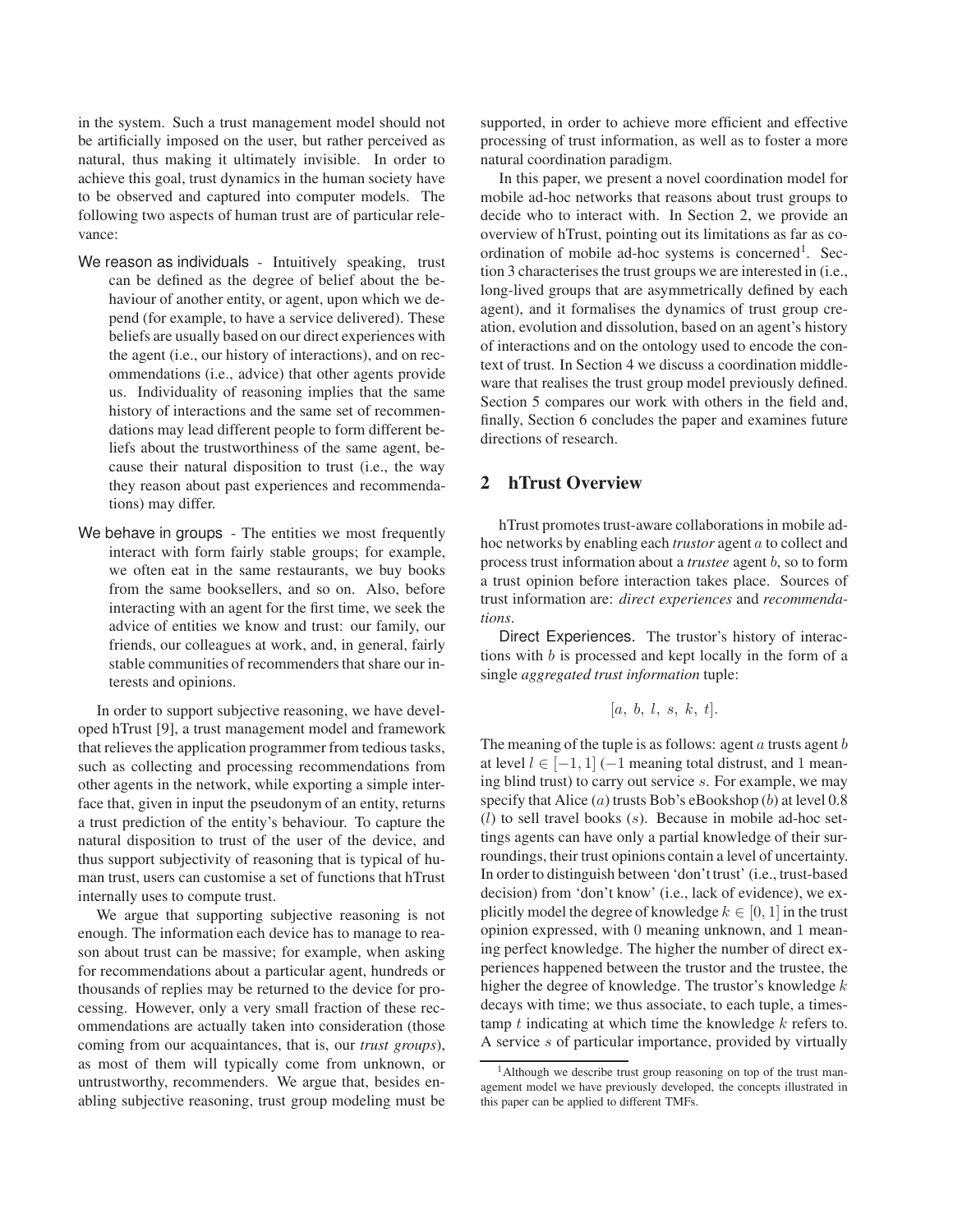

**Figure 1. hTrust Overview.**

every agent in the system, is the service of supplying the recommendations themselves. In human interactions, we tend to value more recommendations coming from people who have given us good recommendations in the past (i.e., people with whom we shared opinions), while discarding recommendations coming from unknown recommenders, or from recommenders with whom we had divergence of opinions. Agents are thus judged based on the quality of the recommendations they give, in the same way they are assessed for any other service they provide.

Recommendations. When direct experiences are not available (e.g., because no interaction has ever happened in the past between the trustor and the trustee), the trustor may ask other agents in the environment (what we call the *social context*) for recommendations. For example, Alice may be willing to buy books from Bob's eBookshop provided that it has been recommended by Clare (agent  $x$ ). A recommendation tuple sent by x about agent  $b$  looks like:

$$
[x, b, l, s, k, t]_{SK_x}.
$$

A recommendation is thus computed by signing the local aggregated tuple; a signature is necessary to prove the recommendation's authenticity. We refer to  $x$  as to the agent's pseudonym; it is the piece of information the agent is known for in the system (e.g., its public key<sup>2</sup>).

Figure 1 shows hTrust model overview. The *trust formation* component is used whenever agent a is willing to make a prediction about the trustworthiness of another agent b; both  $a$ 's past opinion about  $b$  and recommendations are processed (using customisable functions) to compute a range of possible trust values. Intuitively, the lower the confidence in the trust data (parameters  $k$  and  $t$ ), the wider the predicted range, and viceversa. Recommendations are collected by the *trust dissemination* component. Upon completion of an interaction between a and b, the *trust evolution* component of agent  $\alpha$  updates  $\alpha$ 's local environment: the aggregated trust information tuple that refers to  $b$  is updated based on b's just perceived trustworthiness; moreover, the tuples referring to agents that have sent  $\alpha$  new recommendations about b are updated based on the difference between the recommended and the perceived trust. Details about the algorithms used to realise trust formation, dissemination and evolution can be found in [9].

Although enabling subjective reasoning, the social network model hTrust is based on, that is, a flat collection of individual agents, is too simplistic and far from reality. In human interactions, we view the social network as a set of (possibly overlapping) communities, and we most frequently coordinate with the communities we belong to. By modeling the social network as a collection of communities (or groups), rather than a collection of individuals, more effective and efficient trust reasoning can be achieved. For example, when seeking for recommendations about a specific service provider, rather than querying the social network at large, we may query only the community of people that we know can provide us with useful information about it, thus increasing the quality of the information received (effectiveness), and reducing the number of recommendations that have to be processed (efficiency). In the following section, we illustrate how to model groups on top of a flat social network and how to exploit them to promote trustaware coordination.

## **3 Trust Group Coordination Model**

Groups can be characterised using two orthogonal dimensions: *symmetric* versus *asymmetric*, and *volatile* versus *long-lived*. In a *symmetric* group, each member has the same view of who the other members of the group are; for example, the Mobile System Group at UCL is a symmetric group. Symmetric groups often have wide visibility, and their existence is acknowledged even by non-members; new members are usually accepted after explicit join requests have been processed. In an *asymmetric* group instead, each member has its own vision of who the members of the group are; for example, the group of Ann's friends may include Bob, but Bob's group of friends may not include Ann. Asymmetric groups have local visibility, and their dynamics are entirely defined by the member whose point of view is under consideration. *Volatile* groups have a very short lifetime, that is, they are created, managed and then destroyed rather quickly; for example, the group of people on a train from London to Cambridge. *Long-lived* groups have a longer lifetime instead, although membership can be very dynamic; for example, the group of our colleagues at work.

All combinations of these characteristics are plausible. In this paper, we focus on *asymmetric, long-lived* groups, as we believe they best suit our target scenario. To begin with, because of the dynamicity of mobile ad-hoc settings, symmetric groups cannot be efficiently maintained; even simple issues, such as using a voting procedure to accept

<sup>2</sup>We assume each agent has got a pair of public/private keys (perhaps more than one), that is managed via an independent public-key management system specifically developed for ad-hoc networks (e.g., [8, 18]).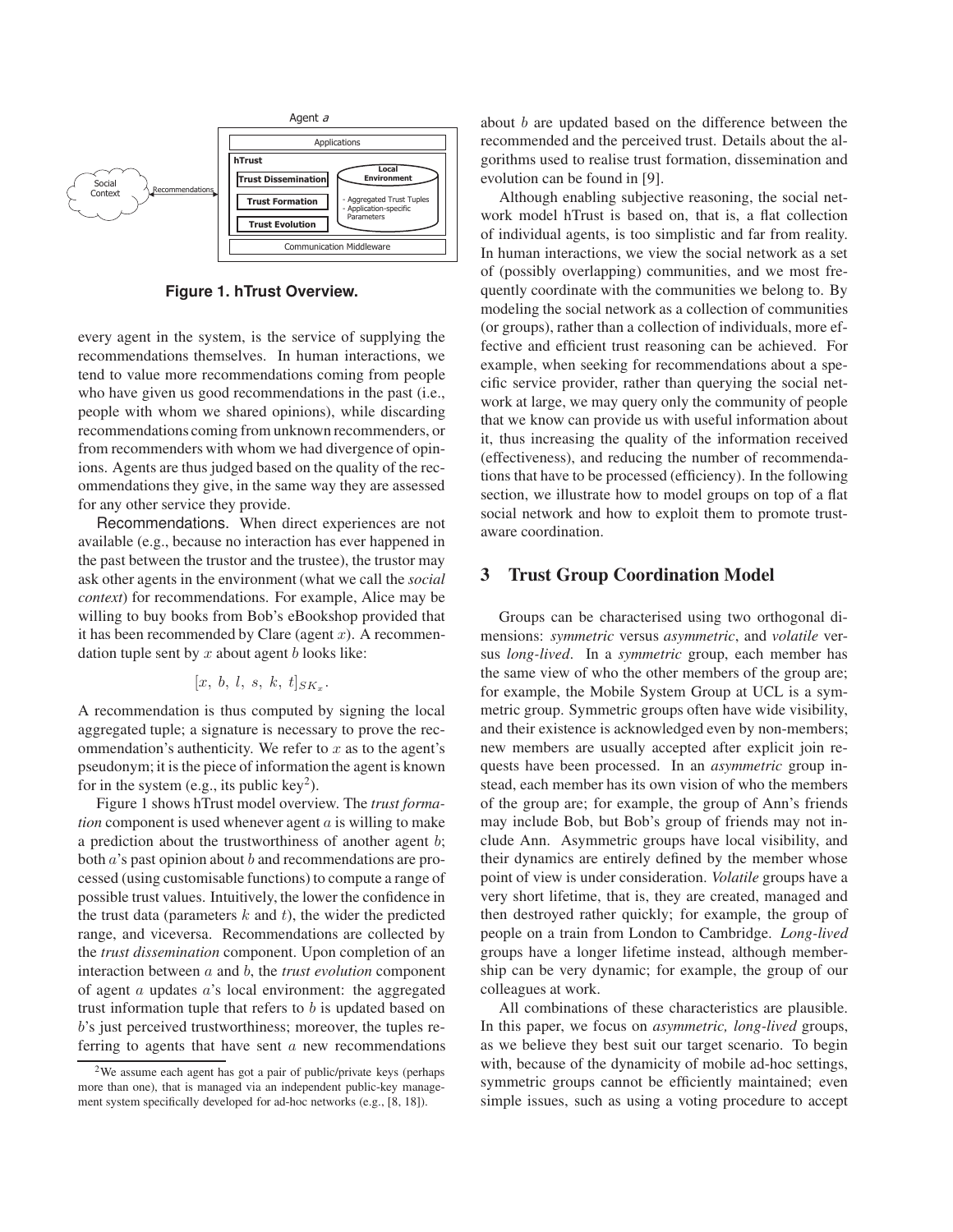a new member in a group, could become very difficult to deal with, if current group members cannot be reached for long periods of time. Second, as trust is subjective, it is unlikely that all members of a group would reach a consensus, further supporting our focus on asymmetric groups. Finally, as trust opinions are strongly based on past experiences, reasoning about volatile groups would do no better than performing a random choice about who to trust and who not to, as there would be no historical information to rely on. While we argue that asymmetric, long-lived groups are well-suited for the mobile environment, their applicability is not constrained to this scenario. The concepts and algorithms discussed in this paper can similarly be applied to maintain trust groups of interest in traditional distributed systems that do not exhibit mobility.

In the remainder of the paper, we illustrate how to reason about asymmetric, long-lived trust groups to foster mobile systems coordination.

#### **3.1 Groups of Trust**

The first question we need to answer is: who do we want to include in a trust group (i.e., who are we willing to coordinate with)? Usually, we want to include only those agents that have been trustworthy in the past, and that we have known long enough to give us confidence they will be trustworthy also in the future. Both information, that is, trustworthiness and confidence, can be found in the aggregated trust information tuples.

Given a set  $\mathcal I$  of aggregated trust tuples, the set of agents we are willing to include in a trust group at a particular point in time is defined as follows:

$$
\mathcal{A}_{\tau}(t_{now}) = \{x \mid x \in \pi_{trustee}(at \in \mathcal{I}|f_{\tau}(at, t_{now}) \ge \tau_{min})\},
$$

where  $\pi_{trustee}$  projects a tuple onto the trustee field;  $f_{\tau}$ is an agent's specific function that computes the expected minimum trust of agent  $x$  based on the aggregated trust tuple  $at = [a, x, l, s, k, t]$  at a specific point in time; and  $\tau_{min} \in [-1, 1]$  represents an agent specific threshold so that, if the expected minimum trust is below  $\tau_{min}$ , the agent is not included in the trust group. Different choices of  $f_{\tau}$ are plausible, because of the subjective nature of trust. An example of  $f_\tau$  is the following:

$$
f_{\tau}: \mathcal{I} \times \mathcal{T} \to [-1, 1]
$$
  
\n
$$
f_{\tau}([a, x, l, s, k, t], t_{now}) = l - \Delta l,
$$
  
\n
$$
\Delta l = l - l * k * \max \quad 0, \frac{T - (t_{now} - t)}{T},
$$

where  $\Delta l$  represents the potential loss of trust due to time and knowledge uncertainty, and  $T$  is the time interval during which interactions are observed. This function takes into consideration the fact that trust information is timesensitive: the older the information, the higher the uncertainty it embeds. For example, given the aggregated trust tuple  $at = [a, b, 0.75,$  bookseller,  $0.92, 1 * t$ , parameter  $\tau_{min} = 0.45$ , and  $T = 10 * t$  for some time unit t, then b would be included in a's trust group at time  $t_{now} = 3 * t$  as the following holds:  $f_{\tau}(at, 3 * t) = 0.75 - (0.75 - 0.75 *$  $0.92 * \frac{10 * t - (3 * t - 1 * t)}{10 * t} = 0.75 - 0.19 = 0.56 \ge \tau_{min}$ 

The above definition causes a projection of all the aggregated trust tuples an agent has collected over an arbitrary long history of interactions and recommendation processing, onto the group of tuples whose trustees currently have an expected minimum trustworthiness that is above an agent's defined threshold. By promoting an agent's coordination with the entities belonging to this group, the risks inherent to interactions in uncertain environments are reduced. However, this first level of grouping is not enough to support effective and efficient trust reasoning. For example, when we are looking for a trustworthy electronic bookseller, we would like to focus only the (trustworthy) agents that provide such service, without processing the aggregated trust information that refers to different services. We argue that, as trust information is context-dependent (i.e., it refers to a specific service), context must be taken into consideration when modeling trust groups. In the following section, we illustrate how to identify groups of agents that share the same interests (i.e., the same context).

#### **3.2 Groups of Interest**

As shown in Section 2, each aggregated trust tuple  $[a, b, l, s, k, t]$  contains information about the context s to which the trust information refers to. This context can be simply defined as the type (or category) of service that the trustee b provides; for example, the above tuple may express a's trust in b as a  $s = 'book seller', s = 'flightbooker',$  $s = 'r$ estaurant advisor', and so on. In this work, we assume that context is represented by means of a shared ontology. In its simplest instance, an ontology [13] includes a vocabulary (i.e., the syntax), a taxonomy (i.e., the semantics - a tree structure imposed over a vocabulary), and a set of relationships among the elements of the taxonomy. Various ontologies (e.g., [2, 1, 3]) have been proposed to describe classes of services, each with different expressive power and targeted to different domains. In this paper, we are not interested in what particular ontology is used; we simply exploit its tree structure, where each node represents a service category, this being a sub-category of its parent node. We also make the assumption that each mobile device has access to (the portion of) the tree that defines services of interest to him.

Given the group  $A_\tau(t_{now})$  of the agent's most trusted interacting peers at time  $t_{now}$ , we operate a partition based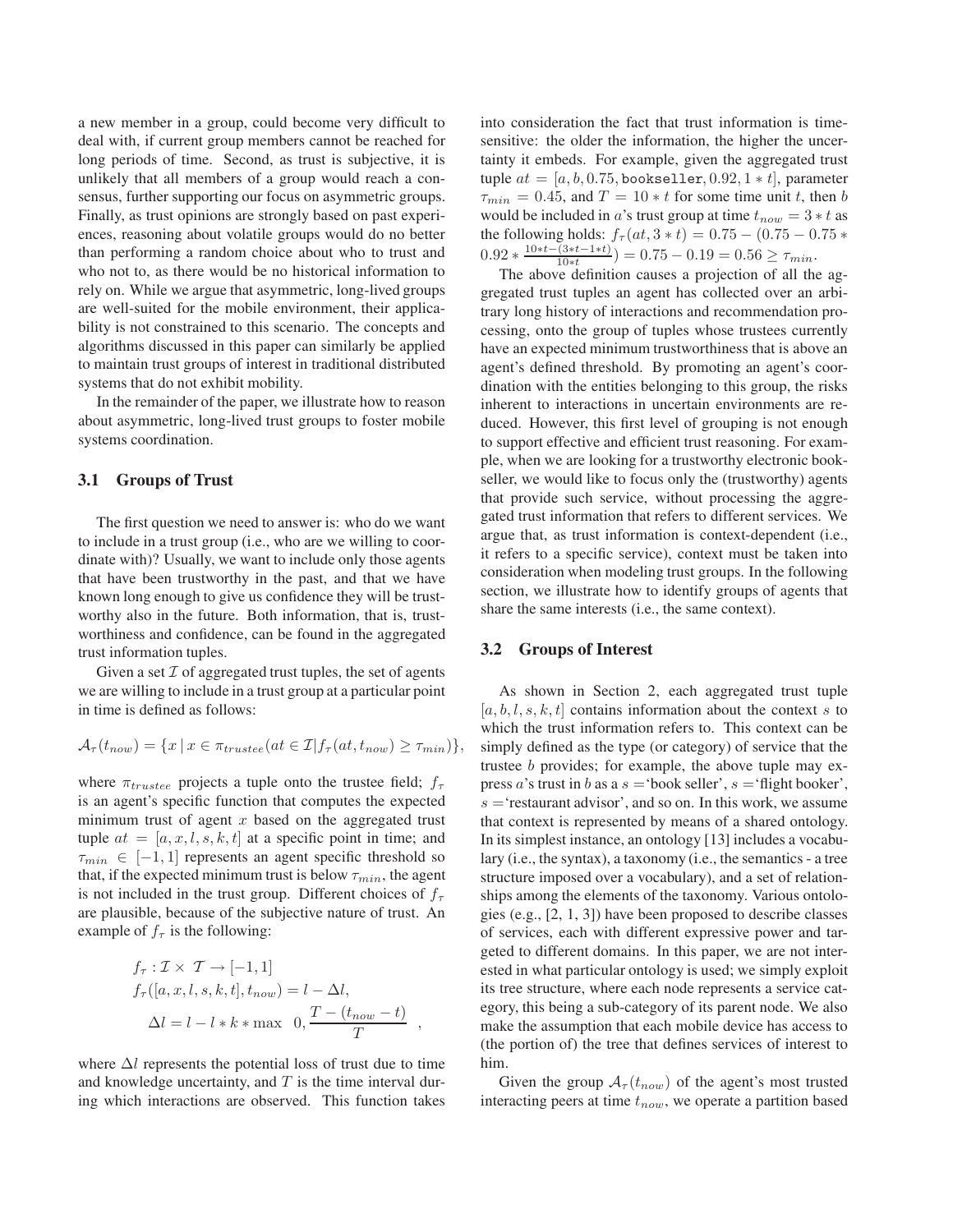

**Figure 2. Group Dynamics - Group Creation Example.**

on different service categories, and define a set of *groups of interest*, that is, groups whose members are providers of the same type of service  $s_i$  (or its sub-categories), as follows:

$$
\mathcal{A}_{(\tau,s_i)}(t_{now}) = \{x \mid x \in \pi_{trustee}(at \in \mathcal{I}|f_{\tau}(at, t_{now}) \ge \tau_{min} \land \pi_{service}(at) = instanceOf(s_i))\},\tag{1}
$$

 $\pi_{service}$  being a function that projects a tuple onto the service field, and  $s_i$  being a service category in the ontology in use. As each  $\mathcal{A}_{(\tau,s_i)}(t)$  contains a smaller number of members than  $A_{\tau}(t)$ , the processing of trust information gains in terms of efficiency, as fewer trust tuples have to be processed to decide with whom to interact. However, to promote effectiveness of reasoning as well, our definition of groups must be further refined; in particular, we aim at capturing in our trust groups those agents that are fairly *stable* over time, as these are more likely to provide us with useful information in the future, as opposed to agents with whom we share only very short and/or unstable periods of interactions. In the next section, we illustrate how stable groups of trustworthy agents that provide the same type of service can be identified and maintained over time.

#### **3.3 Group Dynamics**

The lifecycle of agent  $a$ 's trust groups can be described as follows.

Phase  $0$  - Knowledge Gathering. Let  $T$  be the time interval during which  $a$  observes interactions in the environment. During the first  $T' = p * T$  time intervals, the basic mechanisms of hTrust are used to allow agent  $a$  to gather trust information about other agents in the system (in the form of direct experiences and recommendations). This information is maintained in the agent's local environment as aggregated trust tuples associated to the nodes of the ontology tree in use, depending on the service category they refer to.

Phase 1 - Group Initialisation. After  $p$  time intervals have passed, and the local environment has been populated with aggregated trust tuples, the bootstrapping phase completes and trust groups start to emerge. In particular, the ontology tree is traversed bottom-up with the aim of grouping sparse trust tuples into stable trust communities with shared interest. For each node in the ontology tree, a stable group is created as follows:

$$
\mathcal{G}_{(\tau,s_i)}(p*T) = \{ x \mid \tau \leq p \leq p \}
$$
\n
$$
\# \{ y \in \mathcal{A}_{(\tau,s_i)}(j*T) | y = x \} \geq \mu \}
$$
\n
$$
j=1
$$
\n
$$
(2)
$$

where  $\mu \leq p$  is an agent-defined parameter indicating the minimum number of times an agent  $x$  must have been considered trustworthy (according to definition 1) over the last  $p$  observations to be included in the current group of stable interacting peers. The closer the value of  $\mu$  to the number  $p$  of time intervals that have been observed, the more stable the defined group. Let us consider, for example, the ontology tree shown in Figure 2(b); for the first  $p = 5$  time intervals, a uses hTrust to maintain local trust tuples, arriving at time  $5 \times T$  with the set of aggregated tuples shown in Figure 2(a). Every  $T$  time units, formula 1 is used to compute a snapshot of trusted groups of interests. For example, assuming  $A_{(\tau,\text{horror})}$  to be Ø at time T,  $\{d\}$  at time 2T,  $\{b, d\}$  at time 3T,  $\{b, d\}$  at time 4T, and  $\{b, c, d\}$ at time 5T, and assuming  $\mu = 3$ , then a stable trust group  $\mathcal{G}_{(\tau,\text{horror})}(5T) = \{b, d\}$  is created, as shown in Figure 2(c).

Phase 2 - Group Maintenance. Instead of querying the social context at large to decide which agents to coordinate with, the group associated to node s in the ontological tree is considered whenever agents operating in context s are needed. After initial stable trust groups have been created using formula 2, they are maintained over time using the following formula:

$$
\mathcal{G}_{(\tau,s_i)}((p+q) * T) = \{x \mid \tau+q \text{ for } j \neq j \text{ with } \tau+q \text{ for } j=q+1 \text{ for } j=q+1 \text{ for } j=q+1 \text{ for } j=q+1 \text{ for } j=q+1 \text{ for } j=q+1 \text{ for } j=q+1 \text{ for } j=q+1 \text{ for } j=q+1 \text{ for } j=q+1 \text{ for } j=q+1 \text{ for } j=q+1 \text{ for } j=q+1 \text{ for } j=q+1 \text{ for } j=q+1 \text{ for } j=q+1 \text{ for } j=q+1 \text{ for } j=q+1 \text{ for } j=q+1 \text{ for } j=q+1 \text{ for } j=q+1 \text{ for } j=q+1 \text{ for } j=q+1 \text{ for } j=q+1 \text{ for } j=q+1 \text{ for } j=q+1 \text{ for } j=q+1 \text{ for } j=q+1 \text{ for } j=q+1 \text{ for } j=q+1 \text{ for } j=q+1 \text{ for } j=q+1 \text{ for } j=q+1 \text{ for } j=q+1 \text{ for } j=q+1 \text{ for } j=q+1 \text{ for } j=q+1 \text{ for } j=q+1 \text{ for } j=q+1 \text{ for } j=q+1 \text{ for } j=q+1 \text{ for } j=q+1 \text{ for } j=q+1 \text{ for } j=q+1 \text{ for } j=q+1 \text{ for } j=q+1 \text{ for } j=q+1 \text{ for } j=q+1 \text{ for } j=q+1 \text{ for } j=q+1 \text{ for } j=q+1 \text{ for } j=q+1 \text{ for } j=q+1 \text{ for } j=q+1 \text{ for } j=q+1 \text{ for } j=q+1 \text{ for } j=q+1 \text{ for } j=q+1 \text{ for } j=q+1 \text{ for } j=q+1 \text{ for } j=q+1 \text{ for } j=q+1 \text{ for } j=q+1 \text{ for } j=q+1 \text{ for } j=q+1 \text{ for } j=q+1 \text{ for } j=q+1 \text{ for } j=q+1 \text{ for } j=q+1 \text{ for } j=q+1 \text{ for } j=q+1 \text{ for } j=q+1 \text{ for } j=q+1 \text{ for } j=q+1 \text{ for } j=q+1 \text{ for } j=q+1 \text{ for } j=q+1 \text{ for } j=q+1 \text{ for } j=q+1 \
$$

that is, a stable trust group of interest  $\mathcal{G}_{(\tau,s_i)}$  at time  $p+q$  is computed as the set of agents that have proven to be trustworthy at least  $\mu$  times in the last  $p$  observations (the first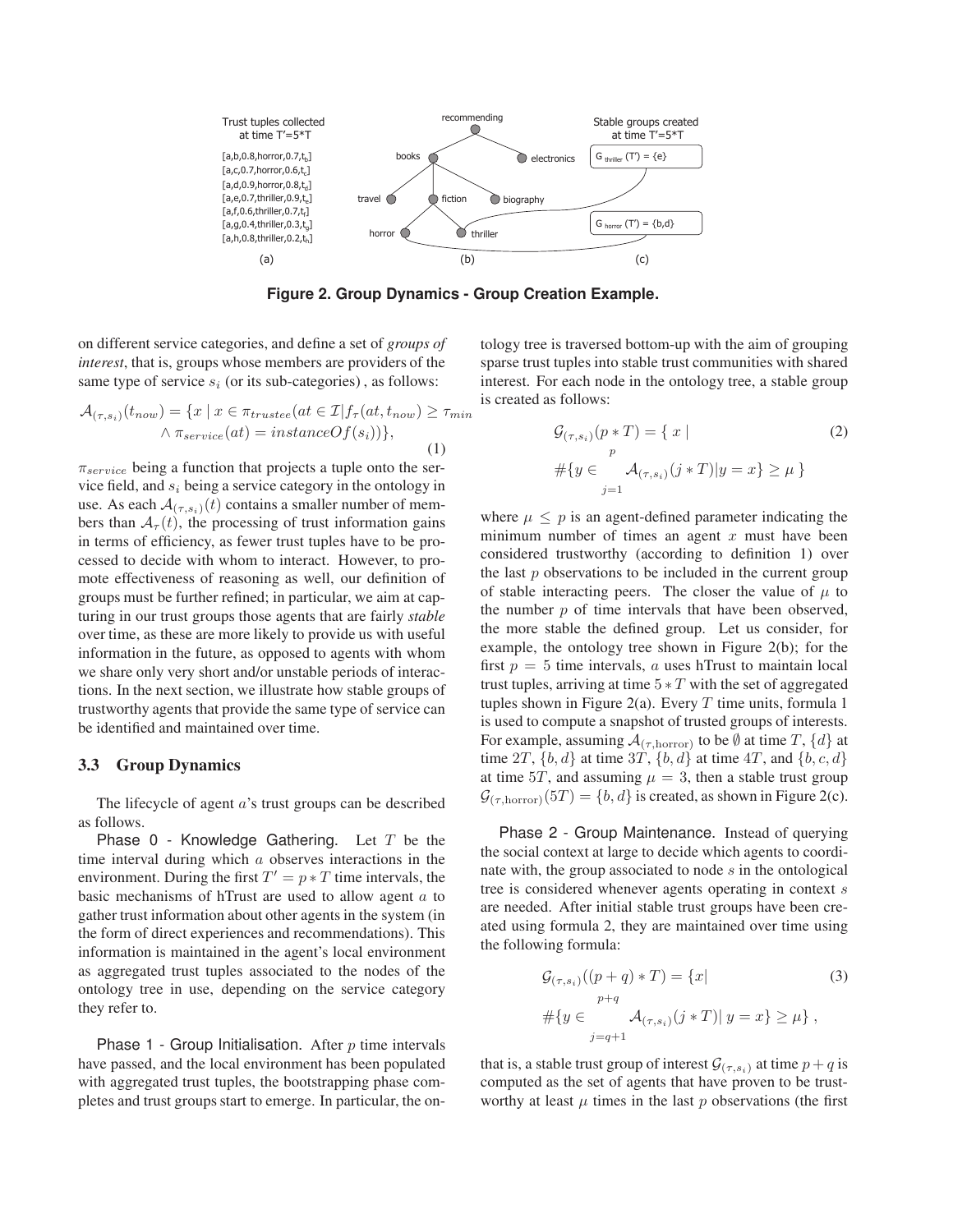

**Figure 3. Group Dynamics - Group Merging Example.**

q observations are discarded instead, as they are now considered outdated). Note that each group  $\mathcal{G}_{(\tau,s_i)}$  is computationally cheap to maintain, as calculations performed at the previous maintenance step can now be reused. In particular,  $\mathcal{G}_{(\tau,s_i)}((p+q)*T)$  is simply computed as:

$$
\begin{aligned}\n &\mu + q - 1 \\
&\mathcal{A}_{(\tau,s_i)}(j*T) \ \ \backslash \mathcal{A}_{(\tau,s_i)}(q*T) \oplus \mathcal{A}_{(\tau,s_i)}((p+q)*T)\,, \\
&\quad j=q\n \end{aligned}
$$

where the multi-union  $\int_{j=q}^{p+q-1} A_{(\tau,s_i)}(j*T)$  is ready available from the previous maintenance step. New direct interactions of a with other agents in the system, as well as newly received recommendations, are fed into the system and accounted for in the computation of the last set  $\mathcal{A}_{(\tau,s_i)}((p+q)*T)$  (see formula 1).

If a group of agents associated to service category  $s$  is not found in the tree, the tree is traversed bottom-up until a group is found; note that, the further up we move, the lower the chances to find such a group, because loss of precision in context definition implies lower trust values for the agents (i.e., the chances for an agent's trust to pass the threshold  $\tau_{min}$  defined in formula 1 decrease). If a group is not found either on node s or on the nodes on the path from s to the root, hTrust basic mechanisms are used to gather fresh information about available providers of service s; a group creation may follow. It may also happen that, although a group exists,  $a$  is not satisfied with it, as it contains too few members (this number  $size_{min}$  being agent specific). Consider, for example, the case where group cardinality is exactly 1: in this situation, agent  $a$  would restrict its interactions to a single other agent in the system, thus severely restricting its coordination within the social context. However, many other agents may exist that  $\alpha$  trusts in a very similar, although not identical, context. For example, according to Figure 2, agent  $\alpha$  would consider recommendations of thriller books only from agent  $e$ ; however, there exists another group of agents (i.e.,  $b$  and  $d$ ) that are trusted in a similar (although not identical) context (i.e., recommendations of horror books). In these situations, it would be better to merge similar, very small groups into a bigger one, thus increasing the variety of trust information processed and, consequently, the potential for coordination. Before defining the dynamics of group merging, a definition of *similarity of context* is required.

Given two nodes  $s_1$  and  $s_2$  in the ontology tree, we define the *distance* of the two nodes  $d(s_1, s_2)$  as the *least* number of nodes for  $s_1$  to traverse to  $s_2^3$ . For example, the distance between 'horror' and 'books' in Figure 2(b) is 2. Based on this definition, we can describe *group merging* as follows. For simplicity, we focus on the merge of the stable group  $q_1$  of a child node  $s_1$ , with the stable group  $q_2$ of a father node  $s_2$ ; the merging among n groups arbitrarily placed in the ontology tree can be defined as a sequence of this basic merge operation.

$$
merge(g_1, g_2) = g_2 \cup x \in g_1 | f_\tau(at', t_{now}) \ge \tau_{min}
$$
  
with  $at = [a, x, l, s_1, k, t] \mapsto at' = [a, x, l', s_1, k, t],$   

$$
l' = l * 1 - \frac{h(s_2 \setminus s_1)}{D_{max}}
$$
(4)

After merging,  $s_1$  is left without group, while  $s_2$  has an associated group that contains the union of  $g_2$  and  $g_1$ . When moving one level up in the ontology tree, the aggregated trust tuples of the agents in  $g_1$  have to be adjusted, as they now refer to a different (broader) context. In particular, given the aggregated tuple  $at = [a, x, l, s, k, t]$  for an agent x in  $g_1$ , the trust value l in at is replaced by  $l' = l * (1 - \frac{h(s_2 \backslash s_1)}{D_{max}})$ , with  $D_{max}$  being the maximum distance between two arbitrary nodes in the ontology tree (for a balanced ontology tree,  $D_{max}$  would be 2  $*$  height, *height* being the depth of the tree), and  $h(s_2 \setminus s_1)$  representing the maximum distance between  $s_1$  and any newly acquired context (that is, the maximum distance between the parent node  $s_2$  and any of its descendants not belonging to the subtree rooted in  $s_1$ ). Intuitively, the broader the new

 $3$ The definition of distance we have provided may be enriched using weights associated to the various nodes of the given ontology. For example, assuming the existence of another leaf 'romance' being subnode of 'fiction', we may want our definition of distance to return a higher value for the distance between 'romance' and 'horror', than the value returned for the distance between 'horror' and 'thriller'. In this paper, we do not investigate this possibility.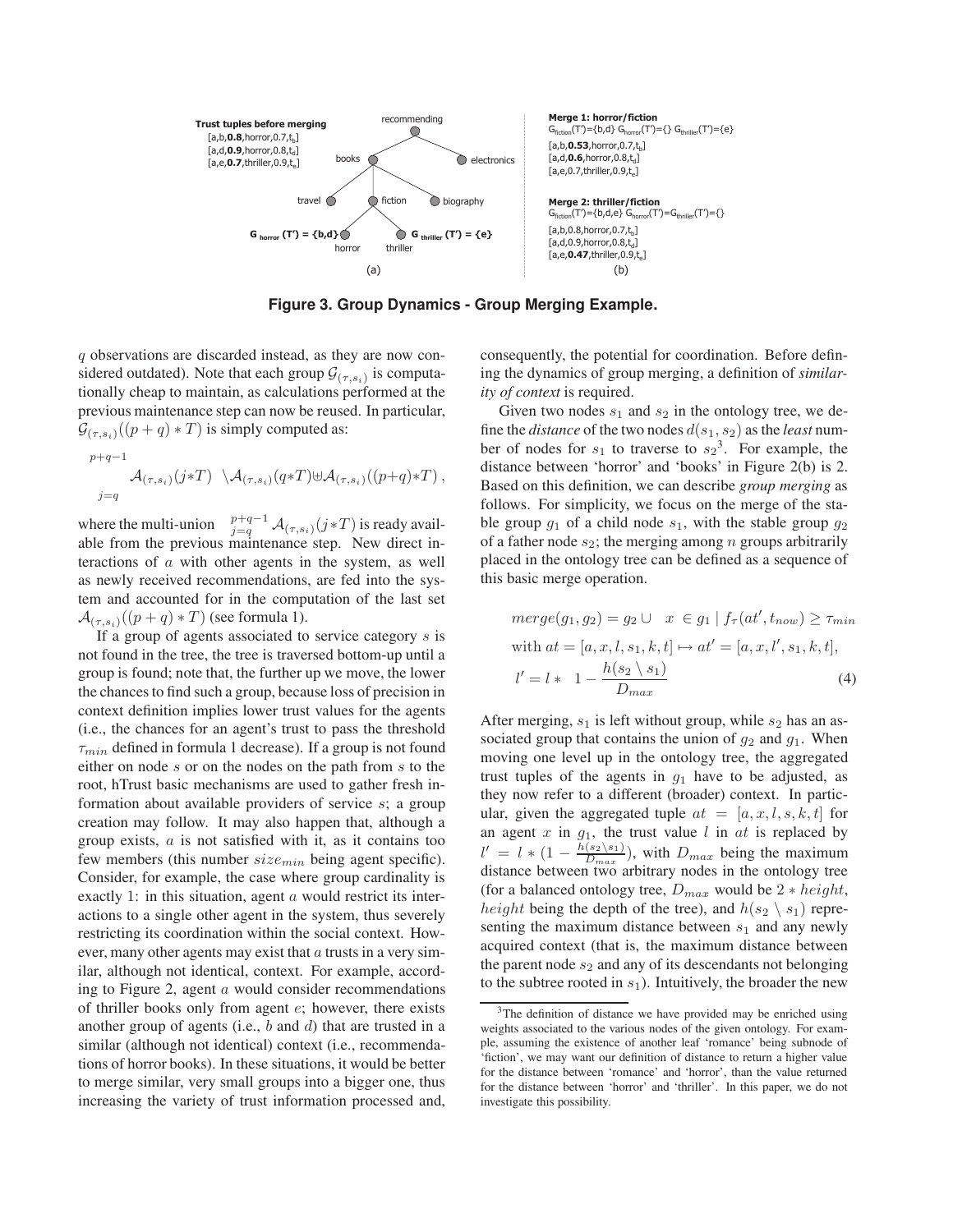

**Figure 4. Group Dynamics - Group Splitting Example.**

context to which agents in  $q_1$  refer to (that is, the deeper the ontological subtree to which they are associated after merging), the higher the fading of the trust values to which they are associated (because of lower precision in the definition of the context of trust). Note that, when adjusting the trust tuple values during merging, so to take into account the additional uncertainty due to the loss of precision in the specification of context, an agent's trust level  $f_{\tau}(at', t_{now})$  may not reach the minimum value  $\tau_{min}$  required for that agent to belong to a trust group (see formula 4). If this is the case, the agent is not included in the newly formed group, thus remaining an orphan: its trust tuple goes back to the local environment knowledge database, with the trust value restored to the context it originally referred to. Figure 3 shows an example of this process. On the left hand side (a), the state before merging is shown: two stable groups have been defined and associated to service categories 'horror' and 'thriller' respectively; the aggregated trust tuples that refer to agents in these groups are also shown. Because these groups contain very few members, they are merged in two steps, as shown on the right-hand side (b): a merge between horror and fiction occurs first, leaving the group for horror empty, while creating a new group for fiction and adjusting the trust values for agents  $b$  and  $d$  using the formula  $l' = l * (1 - \frac{1}{3}) (D_{max} = d(recommending,horror) =$  $d(recommending, thriller) = 3$ , and  $h(fiction \setminus$  $horror) = d(fiction, thriller) = 1$ ; a second merge between thriller and fiction leaves the group for thriller empty and enlarges group fiction, while adjusting the trust value for agent e.

Group merging proceeds until either a group is created with sufficient members, or the group is dissolved (because the loss in context precision causes the agents' trustworthiness not to pass the minimum threshold). Viceversa, when a accesses an intermediate node whose group is too highly populated (this number  $size_{max} > size_{min}$  being agent's specific), a split procedure is started, to refine the originally oversized group (oversizing may happen as a result of maintaining groups originated from merge procedures, thus covering broad contexts). Group splitting requires symmetric operations to be performed: given a stable group  $g_1$  of a parent node  $s_1$ , the agents in  $g_1$  whose context s belongs to the subtree rooted in the node  $s_2$  (child of  $s_1$ ) are removed from  $g_1$  to form an independent group  $g_2$  associated to  $s_2^4$ . Also, trust values are re-adjusted (in particular, increased), as a consequence of precision gain in context definition.

$$
split(g_1) = (g'_1, g_2) | g'_1 = g_1 \setminus g_2 \land
$$
  
\n
$$
g_2 = x \in g_1 | \pi_{context}(at) = instanceOf(s_2)
$$
  
\nwith  $at = [a, x, l, s_2, k, t] \mapsto at' = [a, x, l', s_2, k, t],$   
\n
$$
l' = l / 1 - \frac{h(s_2 \setminus s_1)}{D_{max}}
$$
\n(5)

Figure 4 shows an example of this procedure. Before splitting (a), a single group containing agents  $b, d, e, j$  is associated to node 'books'. After a first split (b), a new group is created and associated to 'fiction', and the trust values of interested agents (i.e.,  $b, d, e$ ) are adjusted using the formula  $l' = l/(1 - \frac{1}{3})$  ( $D_{max} = d(recommending,horror) =$  $d(recommending, thriller)$  = 3, and  $h(books \setminus fiction) = d(books, travel) =$  $d(books, biography) = 1)$ . A second split follows that creates a group associated to service category 'horror', while adjusting the trust values of agents  $b, d$ .

Groups are implicitly dissolved in three circumstances: during a group merge (the child node group is dissolved), during a group split (the parent node group may be dissolved if it does not contain further members), and during group maintenance if no agents survive the pruning defined by formula 3 (e.g., because of inactivity or loss of trust).

As shown, groups are dynamically managed by means of both reactive and proactive operations: merging and splitting are reactively performed when anomalous situations are detected by a upon accessing a trust group in the ontological tree, while maintenance is proactively repeated at regular intervals of time on the currently defined trust

<sup>&</sup>lt;sup>4</sup>Note that, during merging, the context specified in the trust information tuples was not changed, so that the original context the tuples refer to is not lost.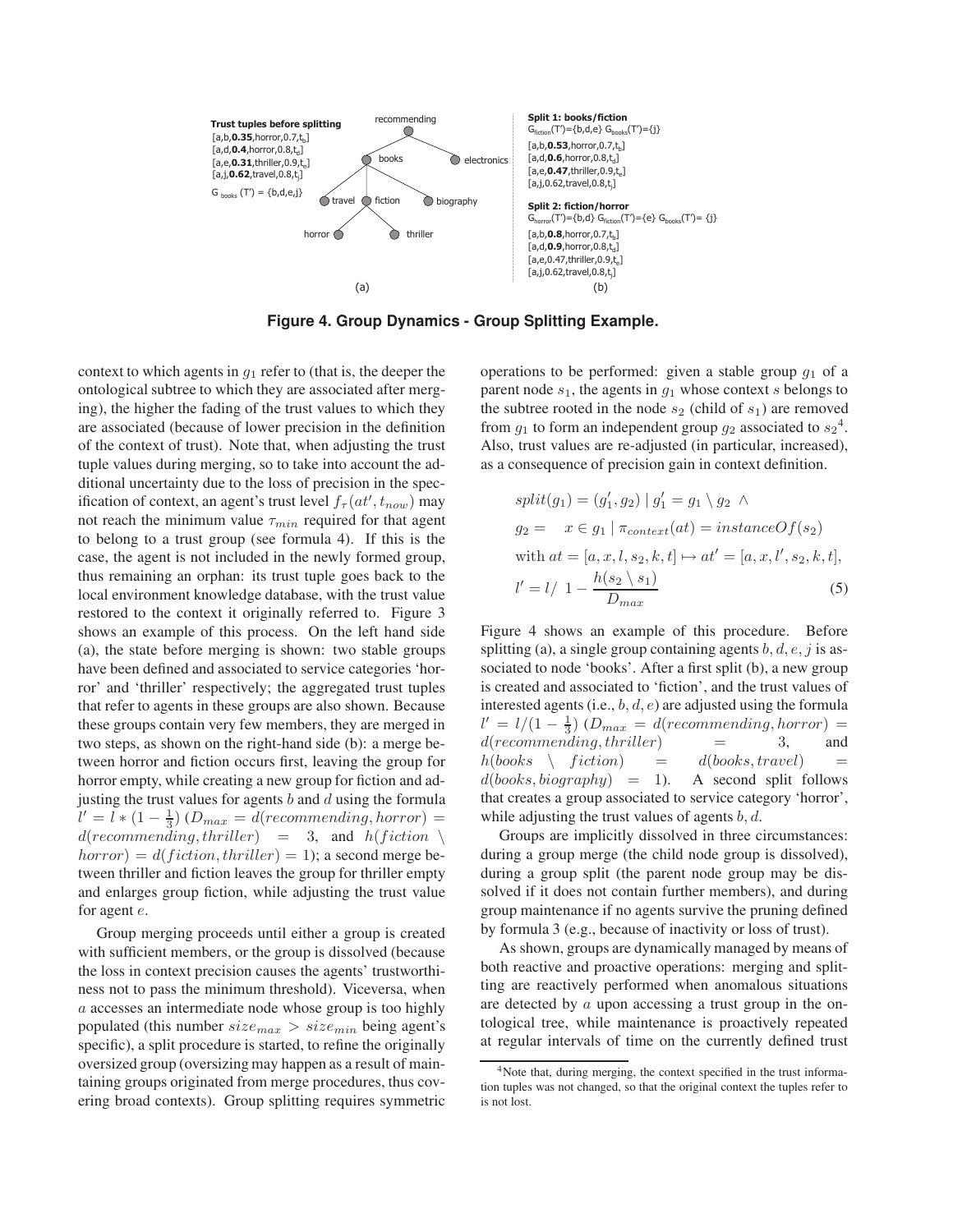

**Figure 5. Coordination Middleware.**

groups. Also, hTrust basic mechanisms of querying the network at large are used from time to time, to provide a with fresh information, thus avoiding the risk of over-restricting a's knowledge of its surroundings.

#### **4 Trust Group Coordination Middleware**

The model described in the previous sections has been realised by means of the coordination middleware depicted in Figure 5 (components that are not the focus of the paper, such as discovery, are not shown). The middleware provides the device (and its applications) with an image of the mobile ad-hoc system as a collection of communities, each focused on a specific service category, and populated by the most trusted agents delivering that service (according to the agent's perspective); low-level and tedious tasks, such as handling device connectivity, developing recommendation exchange protocols, implementing group dynamics etc., are not exposed to the applications. Application developers engineer trust-based collaborations by means of two simple interfaces: an interface that enables subjective reasoning about individual agents, and an interface that enables group reasoning. The former is provided by hTrust [9]: given an agent's pseudonym in input, the agent's expected trust is returned, based on the agent's past behaviour and the collected recommendations; maintenance of the agent's history of interactions in the form of aggregated trust tuples is performed by hTrust, without the application having to care about it. However, as argued before, subjective reasoning is not enough, as mobile ad-hoc settings are populated by large numbers of devices providing the same services, and it would be highly inefficient to make a prediction about all of them before deciding with whom to interact. The latter interface, realised using the model described in this paper, overcomes this limitation: given in input a service category, the group of stable, most trusted agents delivering that service is returned. In particular, our group management model processes the information contained in the aggregated tuples and, together with an ontology of service categories of interest to the agent, dynamically maintains stable trusted group of agents delivering the same service. As a result, an agent can more efficiently and effectively decide who to coordinate with.

We argue that the coordination model described in this paper is well-suited for the mobile setting for the following reasons: first, it is completely decentralised (i.e., each agent is a self-contained unit of trust information, with groups defined in a completely asymmetric way). Moreover, the resource demands imposed by the implementation of the framework are customisable, so that devices with different computing capabilities can tune the amount of resources devoted to trust management. For example, applicationspecific parameters (e.g., minimum trust level  $\tau_{min}$ ) can be chosen so to cause different overheads. We acknowledge the fact that a unique, optimal choice of these parameters does not exist, as they are domain-dependent; it is our plan for the future to tailor the framework to a specific application domain, and to empirically evaluate the impact of different choices of these parameters both on resource usage, and on efficiency and effectiveness gains over non groupbased trust coordination models.

# **5 Related Work**

The need to coordinate a growing number of mobile devices in scenarios dominated by uncertainty and high dynamicity, such as the mobile ad-hoc setting, has resulted in a growing community of researchers investigating trust management issues.

To date, most of the proposed solutions focus on providing support for *subjective reasoning*. In [4], a trust management model is proposed to give autonomous entities the ability to reason about trust, without relying on a central authority. Based on direct experiences and recommendations, each entity is able to derive trust measures, thus being responsible for its own fate. The approach relies on the assumption that entities will behave socially, exchanging recommendations when requested to do so, although no incentives are provided for this to happen. Also, no mechanism to dynamically re-evaluate trust decisions is discussed. In [7], a mechanism to detect and isolate misbehaving nodes at the network (routing and forwarding) level is proposed. The main advantage of the mechanism is that it works even without assuming the cooperativeness of the nodes; however, decisions about what nodes to isolate are performed in a completely automatic and homogeneous way. While this approach may work well at the network level, its lack of subjectivity severely limits its applicability at the application level, where the user's disposition has to be accounted for. As part of the SECURE project [14, 24], a trust management model has been defined that uses local trust policies to form and dynamically re-evaluate trust, based on past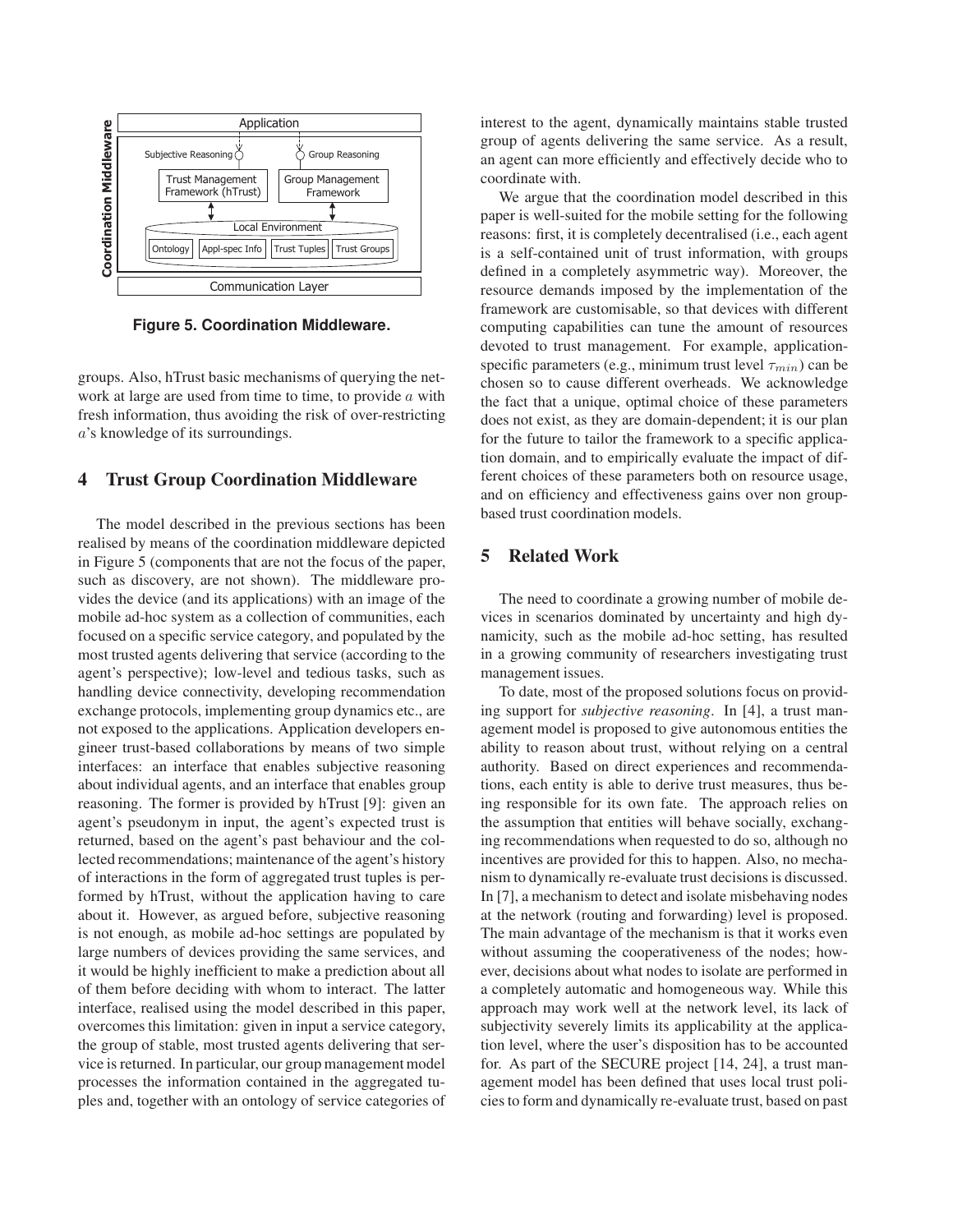personal observations and recommendations; the computed trust values are then exploited to assess risks involved in the transaction, and to determine what behaviour the entity must adhere to. The model makes explicit, for the first time, the distinction between trust and knowledge, although the uncertainty that time brings in is not taken into consideration; also, the issue of malicious behaviours has not been explored. In [19], a mechanism for the management of distributed reputation in mobile ad-hoc networks is presented, that is able to detect malicious recommenders based on the idea of 'recommendation reputation', that is, agents are judged based on the recommendations they have given in the past (although trust and knowledge are still confused). Social control mechanisms have been proposed to automatically isolate malicious entities and exclude them from future interactions, without having to rely on a trusted third party (e.g., [23]). The underlying assumption is the view of a mobile system as an ecologic system [20], where the interaction of the participants determines the success of the individual participant. Although sharing the same basic assumption, approaches developed to date are fairly limited, in that they do not capture a variety of aspects peculiar to human trust; for example, ways to recover from a bad reputation, and natural disposition to trust unknown entities. In [22], a different approach to distributed reputation management is proposed, that prescribes the use of first-hand experiences only, to circumvent the limitations of recommendations. We believe it to be unfeasible to work with first hand experiences only, as this would quickly saturate the system.

While supporting subjective reasoning to different extents, none of the approaches outlined above attempts to model *trust group reasoning*. Research in the area of group management is mainly found in the multi-agent system community. However, most of these works are funded on completely different assumptions that limit their applicability to our setting. For example, approaches such as the one described in [25] focus on *action* coordination, that is, how to distribute tasks rather than who to interact with. Other approaches (e.g., [6]) tackle the issue of which other agents to deal with; however, they assume that agents (and their roles) are known within the boundaries of a certain organisation, and thus cannot be applied to the mobile ad-hoc setting. In [15], the formation of trusted coalitions of agents is discussed; however, the paper presents very early work and ideas, without details about how coalitions are actually formed and how they evolve.

The model we proposed in this paper is a first attempt to combine subjective trust reasoning with trust group management, in a framework where the context of trust is also explicitly taken into account. We do so by means of an ontology tree to represent trust context, as previously proposed in [11]. More recently, the use of a dependency graph to represent service categories has been suggested instead [17], and proven to overcome some limitations in which strict hierarchical categorisations incurred. It is our plan to model the trust service ontology as a directed weighted graph, and to extend the algortihms we have proposed in this paper to deal with group dynamics on top of this service categorisation.

In our work we are tackling the problem of trust management from an engineering point of view, providing an operational model that programmers can actually exploit to build trust-aware systems; it is worth mentioning that various formalisms of trust have been proposed too, in order to help reasoning about trust. In [16], an opinion model based on subjective logic is discussed that can assign trust values in the face of uncertainty; however, the approach does not describe how to compute these values. In [10], a formal model for trust formation/negotiation, evolution and propagation is presented; however, the protocols for exchanging recommendations and for dynamically re-evaluating trust are not provided. Similar considerations hold for the formal trust models described in [5] (based on probability theory) and [26] (based on lattice, denotational semantics and fixed point theory).

#### **6 Conclusion and Future Work**

Coordinating the large, always increasing number of devices that populate mobile ad-hoc networks, has been recognised as a major challenge. In order to simplify application programming, this paper has presented a coordination model that fosters the engineering of trust-based collaborations, by means of long-lived, asymmetric, trusted groups of interest. Trust information is gathered, in the form of aggregated trust tuples, via a trust management framework, such as hTrust. This flat, unorganised information is then processed to identity fairly stable communities of an agent's most trusted interacting peers, based on an ontology that describes the service categories an agent accesses; the dynamics of group creation, evolution and dissolution have been defined. Although group management requires some additional resource consumption over non group-based solutions, it later simplifies an agent's reasoning about which other agents to deal with, thus actually achieving more efficient and effective coordination.

Our plans for the future span various directions. In Section 4, we discussed our intention to tailor the model to a specific application domain, in order to analyse the impact of different choices of application-specific parameters onto, for example, resource usage. In particular, we are implementing a trust-aware service discovery framework for mobile systems, and plan to use it as a testbed to compare the effectiveness and efficiency of our group-based trust model vs. non group-based approaches (i.e., hTrust). Other issues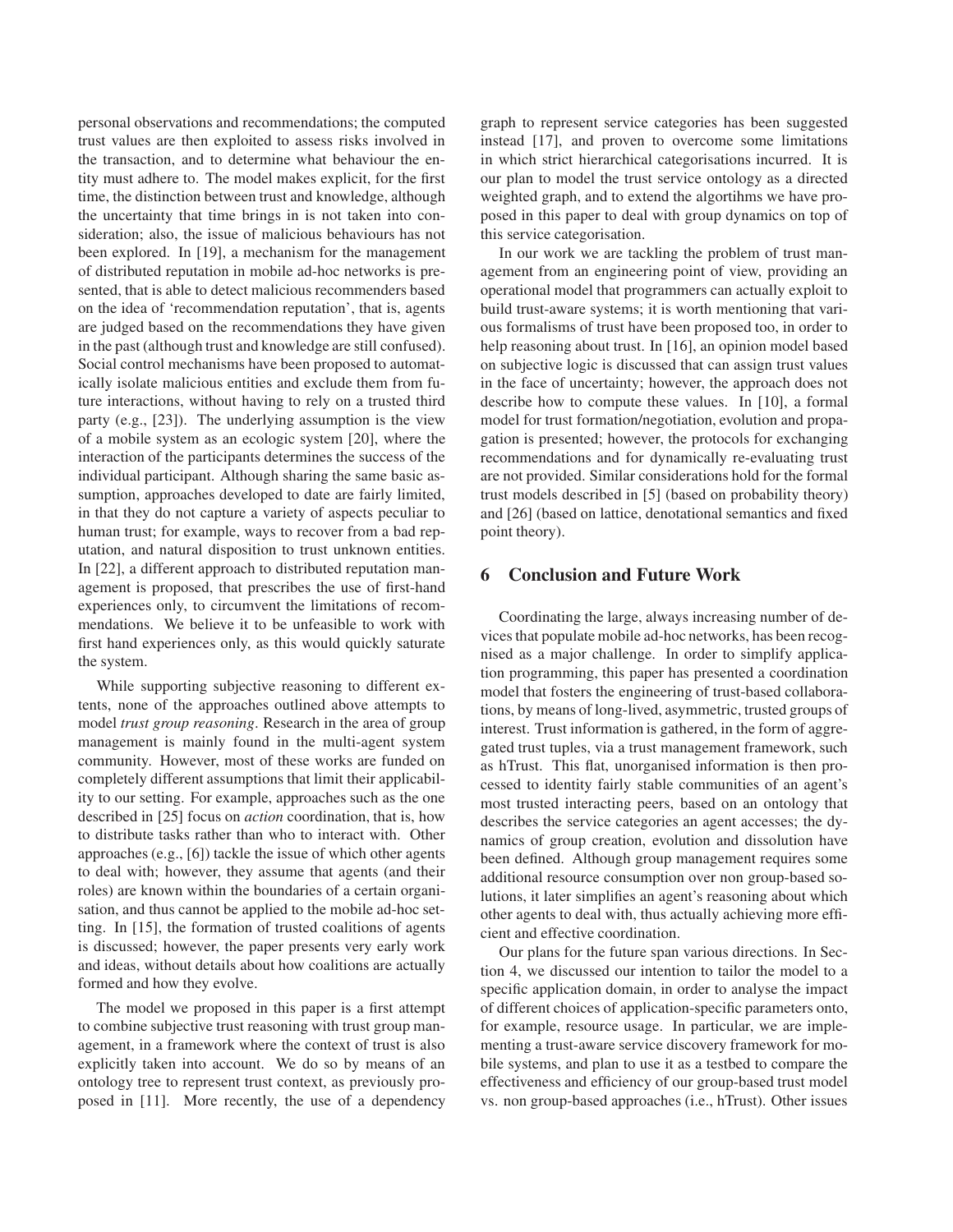on our agenda include refinements of the ontological dimension of trust; in particular, we intend to provide a richer definition of semantic distance, based on weights assigned to different nodes in the graph. This would allow applications to influence the way merging and splitting operations are performed. Also, at present, a unique minimum trust threshold is defined for an entire ontological tree; in the future, we plan to assign different thresholds to different subtrees, thus enabling applications to differentiate the sensitivity of different services. Finally, although we assumed the existence of a single, universally accepted ontology, it is very unlikely there will ever be one; it is our intention to investigate techniques to perform probabilistic, on-the-fly translations between different ontologies.

#### **References**

- [1] OWL-based Web Service Ontology. http://www.daml.org/services/owl-s/, 2004.<br>Resource Description Framework
- [2] Resource Description Framework (RDF). www.w3.org/RDF/, 2004.
- [3] Web Services Description Language (WSDL) Version 2.0 Part 1: Core Language. http://www.w3.org/TR/wsdl20/, 2004.
- [4] A. Abdul-Rahman and S. Hailes. Using Recommendations for Managing Trust in Distributed Systems. In *Proc. of IEEE Malaysia International Conference on Communication (MICC'97)*, Kuala Lumpur, Malaysia, Nov. 1997.
- [5] T. Beth, M. Borcherding, and B. Klein. Valuation of Trust in Open Networks. In *Proc. of the 3*rd *European Symposium on Research in Computer Security (ESORICS '94)*, pages 3–18, Brighton, UK, Nov. 1994.
- [6] C. Brooks and E. Durfee. Congregating and Market Formation. In *Proc. of the First International Joint Conference on Autonomous Agents and Multi-Agent Systems (AAMAS)*, pages 96–103, Bologna, Italy, July 2002. ACM Press.
- [7] S. Buchegger and I. L. Boudec. The Effect of Rumor Spreading in Reputation Systems for Mobile Ad-hoc Networks. In *Proc. of WiOpt 2003: Modeling and Optimization in Mobile, Ad Hoc and Wireless Networks*, Sophia-Antipolis, France, Mar. 2003.
- [8] S. Capkun, L. Buttyán, and J. Hubaux. Self-Organized Public-Key Management for Mobile Ad Hoc Networks. *IEEE Trans. on Mobile Computing*, 2(1):52–64, 2003.
- [9] L. Capra. Engineering Human Trust in Mobile System Collaborations. In *Proc. of the*  $12^{th}$  *International Symposium on the Foundations of Software Engineering (SIGSOFT 2004/FSE-12)*, pages 107–116, Newport Beach, CA, USA, Nov. 2004. ACM Press.
- [10] M. Carbone, M. Nielsen, and V. Sassone. A Formal Model for Trust in Dynamic Networks. In *Proc. of First International Conference on Software Engineering and Formal Methods (SEFM'03)*, pages 54–63, Brisbane, Australia, Sept. 2003.
- [11] M. Chen and J. Singh. Computing and Using Reputations for Internet Ratings. In *Proc. of the 3*rd *ACM Conference on Electronic Commerce*, pages 154–162. ACM Press, 2001.
- [12] G. Cugola, E. D. Nitto, and A. Fuggetta. The JEDI eventbased infrastructure and its application to the development

of the OPSS WFMS. *IEEE Transactions on Software Engineering*, 27(9):827–850, 2001.

- [13] T. Edgington, B. Choi, K. Henson, T. Raghu, and A. Vinze. Adopting ontology to facilitate knowledge sharing. *Communications of the ACM*, 47(11):85–90, 2004.
- [14] V. C. et. al. Using Trust for Secure Collaboration in Uncertain Environments. *IEEE Pervasive Computing Mobile And Ubiquitous Computing*, 2(3):52–61, Aug. 2003.
- [15] N. Griffiths and M. Luck. Coalition Formation through Motivation and Trust. In *Proc. of the Second International Joint Conference on Autonomous Agents and Multi-Agent Systems (AAMAS)*, pages 17–24, Melbourne, Australia, July 2003. ACM Press.
- [16] A. Jøsang. A Logic for Uncertain Probabilities. *International Journal of Uncertainty, Fuzziness and Knowledge-Based Systems*, 9(3):279–311, June 2001.
- [17] M. Kinateder and K. Rothermel. Architecture and Algorithms for a Distributed Reputation System. In *Proc. of 1*st *International Conference on Trust Management*, number 2692 in LNCS, pages 1–16, Heraklion, Crete, Greece, May 2003. Springer-Verlag.
- [18] J. Kong, P. Zerfos, H. Luo, S. Lu, and L. Zhang. Providing Robust and Ubiquitous Security Support for Mobile Ad-Hoc Networks. In *International Conference on Network Protocols (ICNP)*, pages 251–260, Riverside, California, Nov. 2001.
- [19] J. Liu and V. Issarny. Enhanced Reputation Mechanism for Mobile Ad Hoc Networks. In *Proc. of the*  $2^{nd}$  *International Conference on Trust Management (iTrust)*, volume 2995, pages 48–62, Oxford, UK, Mar. 2004. LNCS.
- [20] M. S. Miller and K. E. Drexler. Markets and Computation: Agoric Open Systems. In B. A. Huberman, editor, *The Ecology of Computation*, pages 133–176. Elsevier Science Publishers, 1988.
- [21] A. Murphy and G.-P. Picco. Using Coordination Middleware for Location-Aware Computing: A Lime Case Study. In *Proc. of the 6*th *International Conference on Coordination Models and Languages (Coordination 2004)*, volume 2949 of *Lecture Notes in Computer Science*, pages 263–278, Pisa, Italy, February 2004. Springer-Verlag.
- [22] P. Obreiter. A Case for Evidence-Aware Distributed Reputation Systems - Overcoming the Limitations of Plausibility Considerations. In *Proc. of the*  $2^{nd}$  *International Conference on Trust Management (iTrust)*, volume 2995, pages 33–47, Oxford, UK, Mar. 2004. LNCS.
- [23] L. Rasmusson and S. Janson. Simulated Social Control for Secure Internet Commerce. In *New Security Paradigms Workshop*, pages 18–26, Lake Arrowhead, CA, Sept. 1996. ACM Press.
- [24] B. Shand, N. Dimmock, and J. Bacon. Trust for Ubiquitous, Transparent Collaboration. In *First International Conference on Pervasive Computing*, pages 153–160, Dallas-Fort Worth, Texas, Mar. 2003.
- [25] O. Shehory and S. Kraus. Methods for task allocation via agent coalition formation. *Artificial Intelligence*, 101:165– 200, 1998.
- [26] S. Weeks. Understanding Trust Management Systems. In *Proc. IEEE Symposium on Security and Privacy*, pages 94– 105, Oakland, CA, May 2001.